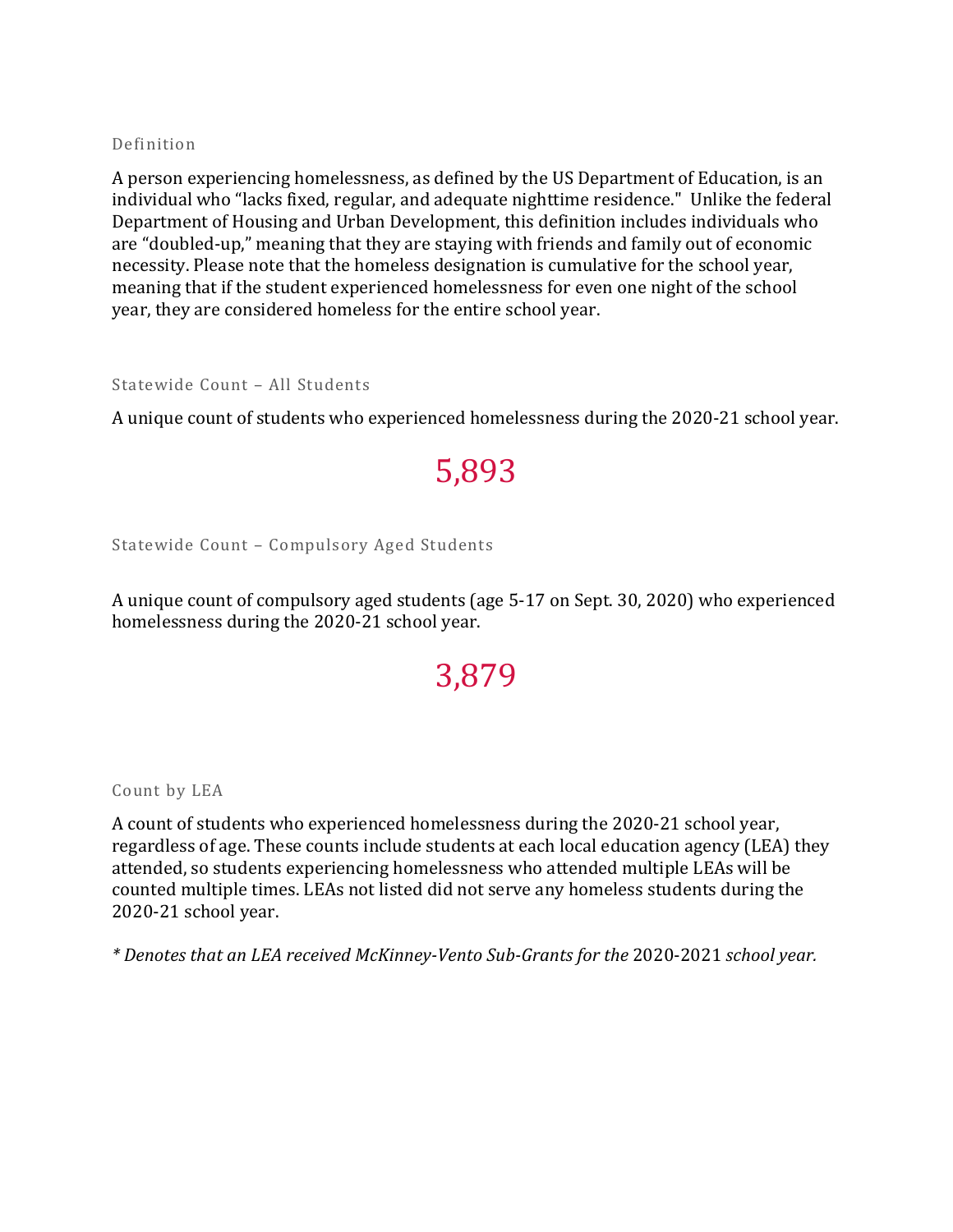|                 |                                                            | # of Homeless |
|-----------------|------------------------------------------------------------|---------------|
| <b>LEA</b> Code | <b>LEA Name</b>                                            | Students      |
| 178             | Academy of Hope Adult PCS                                  | 212           |
| 155             | Achievement Preparatory Academy PCS                        | 49            |
| 103             | AppleTree Early Learning PCS*                              | 60            |
| 168             | <b>BASIS DC PCS</b>                                        | n<10          |
| 189             | Breakthrough Montessori PCS                                | 20            |
| 107             | <b>Bridges PCS</b>                                         | 16            |
| 119             | <b>Briya PCS</b>                                           | 24            |
| 108             | Capital City PCS                                           | n<10          |
| 334             | <b>Capital Village PCS</b>                                 | n < 10        |
| 162             | <b>Carlos Rosario International PCS</b>                    | 339           |
| 123             | Cedar Tree Academy PCS*                                    | 133           |
| 156             | Center City PCS                                            | 105           |
| 109             | Cesar Chavez PCS for Public Policy                         | 43            |
| 176             | <b>Community College Preparatory Academy PCS</b>           | 40            |
| 169             | <b>Creative Minds International PCS</b>                    | n<10          |
| 114             | DC Bilingual PCS                                           | n<10          |
| 115             | DC Prep PCS*                                               | 258           |
| 170             | <b>DC Scholars PCS</b>                                     | 45            |
| 317             | Digital Pioneers Academy PCS                               | 11            |
| 181             | District of Columbia International School                  | n<10          |
| 001             | District of Columbia Public Schools*                       | 2,266         |
| 4002            | <b>DYRS</b>                                                | n<10          |
| 116             | E.L. Haynes PCS                                            | 69            |
| 117             | Eagle Academy PCS                                          | 42            |
| 118             | Early Childhood Academy PCS                                | 35            |
| 144             | Elsie Whitlow Stokes Community Freedom PCS                 | n<10          |
| 120             | Friendship PCS*                                            | 332           |
| 340             | <b>Girls Global Academy PCS</b>                            | n<10          |
| 190             | <b>Goodwill Excel Center PCS</b>                           | 86            |
| 180             | Harmony DC PCS                                             | 23            |
| 121             | <b>Hope Community PCS</b>                                  | 90            |
|                 | Howard University Middle School of Mathematics and Science |               |
| 124             | PCS*                                                       | n<10          |
| 345             | I Dream PCS                                                | 21            |
| 126             | <b>IDEA PCS</b>                                            | 39            |
| 173             | <b>Ingenuity Prep PCS</b>                                  | 64            |
| 165             | <b>Inspired Teaching Demonstration PCS</b>                 | n<10          |
| 186             | Kingsman Academy PCS                                       | 55            |
| 129             | <b>KIPP DC PCS</b>                                         | 271           |
| 130             | Latin American Montessori Bilingual PCS                    | n<10          |
| 172             | LAYC Career Academy PCS                                    | 42            |